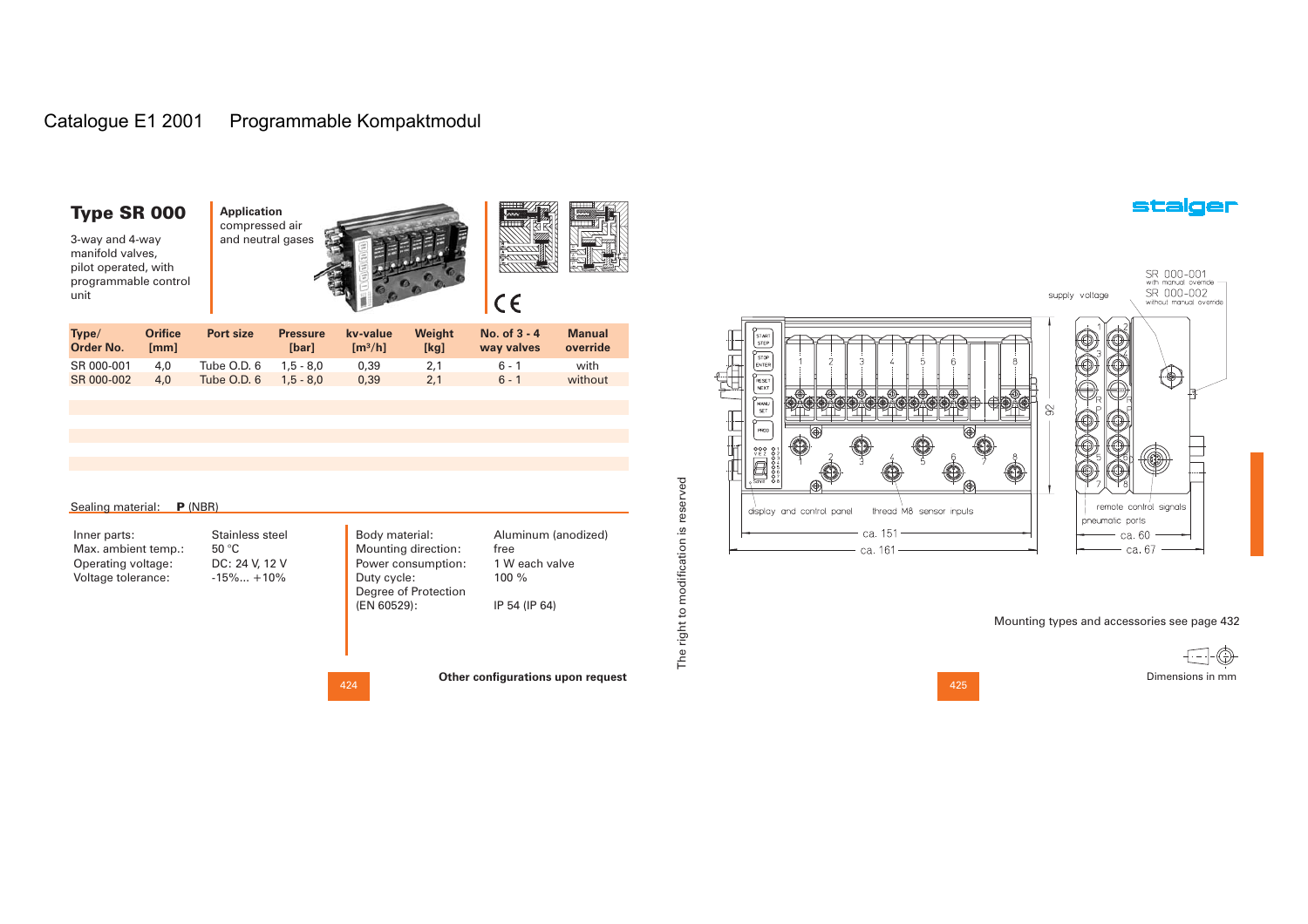# Catalogue E1 2001 Programmable Kompaktmodul

| <b>Type SR 000</b><br>3-way and 4-way<br>manifold valves,<br>pilot operated, with<br>programmable control<br>unit |                        | <b>Application</b><br>compressed air<br>and neutral gases |                          |                                          |                | CC                           | ₩                         |
|-------------------------------------------------------------------------------------------------------------------|------------------------|-----------------------------------------------------------|--------------------------|------------------------------------------|----------------|------------------------------|---------------------------|
| Type/<br>Order No.                                                                                                | <b>Orifice</b><br>[mm] | Port size                                                 | <b>Pressure</b><br>[bar] | kv-value<br>$\left[\frac{m^3}{h}\right]$ | Weight<br>[kg] | No. of $3 - 4$<br>way valves | <b>Manual</b><br>override |
| SR 000-003                                                                                                        | 4,0                    | Tube O.D. 6                                               | $1,5 - 8,0$              | 0,39                                     | 2,1            | $4 - 2$                      | with                      |
| SR 000-004                                                                                                        | 4,0                    | Tube O.D. 6                                               | $1.5 - 8.0$              | 0,39                                     | 2,1            | $4 - 2$                      | without                   |

| Inner parts:        | Stainless steel | Body material:       | Aluminum (anodized) |
|---------------------|-----------------|----------------------|---------------------|
| Max. ambient temp.: | 50 °C           | Mounting direction:  | free                |
| Operating voltage:  | DC: 24 V, 12 V  | Power consumption:   | 1 W each valve      |
| Voltage tolerance:  | $-15\%+10\%$    | Duty cycle:          | $100 \%$            |
|                     |                 | Degree of Protection |                     |
|                     |                 | (EN 60529):          | IP 54 (IP 64)       |
|                     |                 |                      |                     |
|                     |                 |                      |                     |
|                     |                 |                      |                     |

The right to modification is reserved

The right to modification is reserved

**Other configurations upon request**

SR 000-003<br>with manual override —<br>SR 000-004<br>without manual override supply voltage START<br>STEP<br>RESET<br>NEXT  $\textcircled{\tiny{}}\textcircled{\tiny{}}\textcircled{\tiny{}}\textcircled{\tiny{}}\textcircled{\tiny{}}$ O **THE**  $\bigcircled{0} \bigcircled{0}$  $\circledcirc$ -0-0  $\circ\circ\circ\circ\circ\circ$  $\oplus \qquad \bullet$  $\begin{array}{c}\n\hline\n\hline\n\text{MANU} \\
\hline\n\text{SET}\n\end{array}$  $\circledcirc$ ⊦∈k  $\infty$ -<br>PROG 1® Š. II.  $\sum_{n=1}^{\infty}$ C C remote control signals display and control panel thread M8 sensor inputs pneumatic ports ca.  $151 -$  ca. 60  $-$  ca. 67 ca. 161

Mounting types and accessories see page 432

f -Dimensions in mm

427